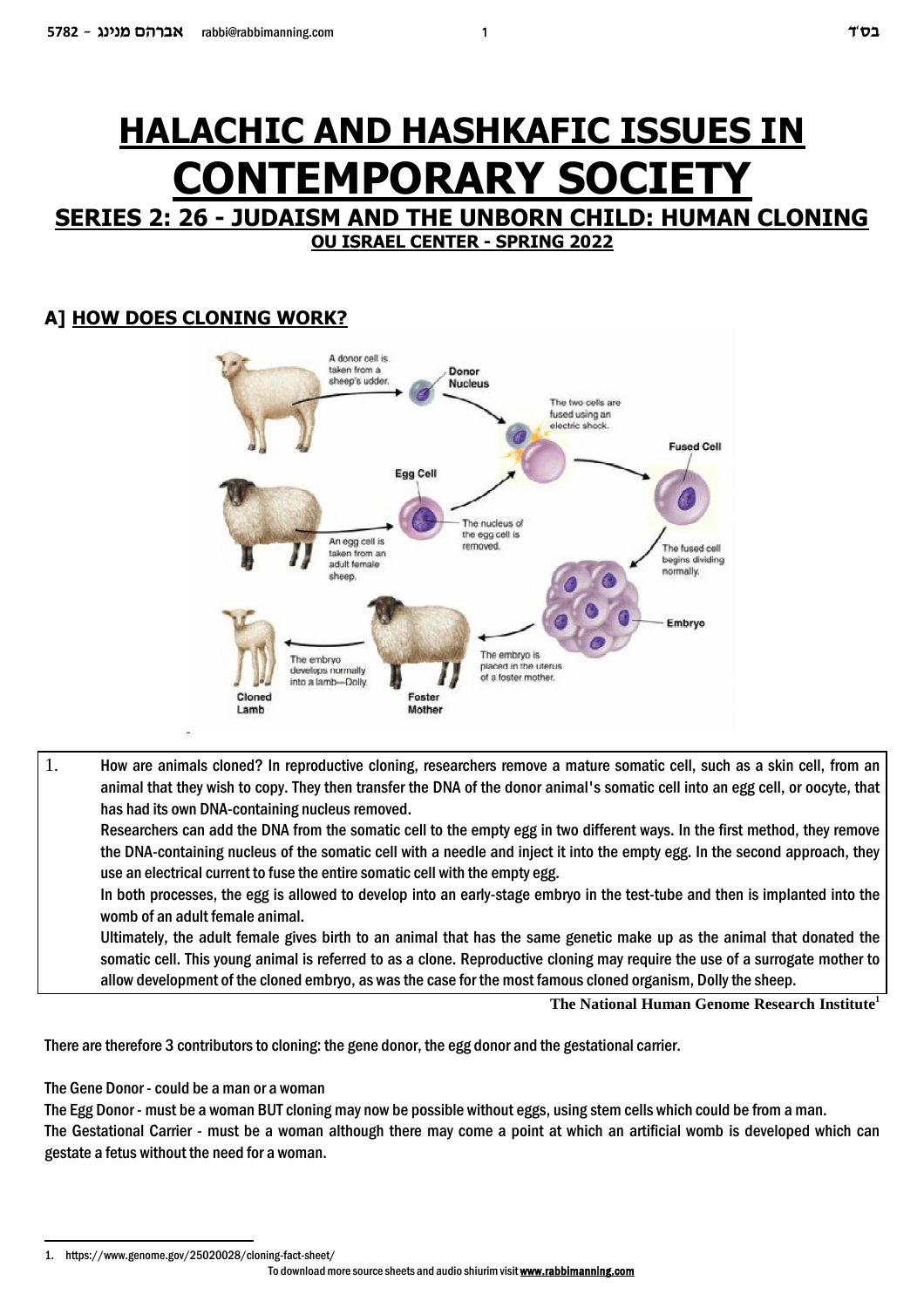# **B] WHICH ANIMALS HAVE BEEN CLONED?**

The following animals have been successfully cloned:

frog (1952), carp (1963), mouse (1986), sheep (Dolly - 1996), domestic cattle (1997), pig (2000), goat (2001), cat (2001), horse (2003), mule (2003), rabbit (2003<sup>2</sup>), ibex (2003), rat (2003), arctic wolf (2005), deer (2003), dog (2005), fruit fly (2005), rhesus monkey (2007), camel (2009), coyote (2011), macaque monkey<sup>3</sup>(2017).

- Although the Human Genome was mapped in 2000, no humans are known to have been cloned and in most countries this is illegal.
- However, hundreds of thousands of cloned animals are now produced annually. These are used in a number of ways<sup>4</sup>, including:
	- high quality breeding stock which go on to produce offspring normally. Those offspring, rather than the cloned stock, are usually used for food.
	- cloning endangered species<sup>5</sup>
	- cloning pets (which can cost up to \$100,000 and is not particularly efficient)
	- cloning work animals eg sniffer dogs
	- cloning sports animals eg horses
- Meat produced through cloning is now FDA approved<sup>6</sup>.

# **C] GENERAL BENEFITS AND DANGERS**

#### BENEFITS

• Stem Cell development - embryonic stem cells from clones can be used to research and cure diseases eg 'insulin factories' for diabetics, renewal of cell activity by introducing cloned cells to cure Parkinson's or Alzheimer's Disease, regenerating a failing liver or kidney. These embryos are not implanted for pregnancy but used to 'grow' stem cells.

• This can also be done by creating chimeras - mixtures of genes from different species eg inserting a human nucleus into a rabbit or mouse egg.

• Organ Replacement - cloning technology can be used to create genetically engineered animal organs which are immunologically compatible with humans.<sup>7</sup>

- Correcting genetic diseases by correcting mutated genes and then cloning the 'fixed' outcome.
- Livestock production. There are plans to clone millions of animals annually for food production.
- Assisting with infertility if one or both of the couple were unable to produce viable gametes eggs/sperm. One of them could use their own genetic material to produce a cloned child. This would removed the need for donor sperm or eggs.

• Assisting with genetic diseases eg if a woman carries a mitochondrial genetic mutation which causes disease in the children, she could use a donor egg with healthy mitochondria and introduce a nucleus from her own body. That way the child will be 99% genetically hers but with healthy mitochondrial DNA.

• Assisting a woman who is perimenopausal with eggs which are not capable of successful fertilization and implantation. Rather than receiving an egg donation from another woman, she could take a enucleated egg from a donor, insert a nucleus from her own egg and then do IVF with her husband's sperm to conceive a child which would be 99.5% that of her and her husband.

• Restoring a dying/deceased child/relative - live cells could be collected even shortly after death which could be used to create a clone, which could be implanted.

• Restoring extinct species - currently science fiction as adult donor cells are normally needed.

### DANGERS

• Cloning technology is still new. Many attempts to clone embryos go wrong. Dolly the sheep was only produces after 276 failed attempts. Non-viable embryos will be created as well as embryos with severe deformities.

• Meat from cloned animals is on the market. Will there be unknown health hazards from this meat? The FDA say not, although most 'cloned' meat on the market is made by breeding cloned animals with regular stock in the normal way. Is this any more of a concern with cloning that with some other modern food technology methods.

<sup>2.</sup> This includes rabbits that glow in the dark!

<sup>3.</sup> https://www.nationalgeographic.com/science/article/monkey-clones-dolly-sheep-china-medicine-science

<sup>4.</sup> See https://www.sciencefocus.com/nature/rise-of-the-clones-7-ways-cloning-is-already-happening/

<sup>5.</sup> There are also realistic plans to clone extinct animals, such as woolly mammoths, but not yet dinosaurs!

<sup>6.</sup> https://www.fda.gov/animal-veterinary/animal-cloning/primer-cloning-and-its-use-livestock-operations

<sup>7.</sup> The New York Times reported on Aug 10 2017 that a combination of gene therapy and cloning had been used to grow pig organs which were more compatible for human transplant. The original pig DNA had been manipulated to remove genes which cause viruses in humans. The repaired pig nuclei were then cloned to produce embryonic pigs which could be grown for organs.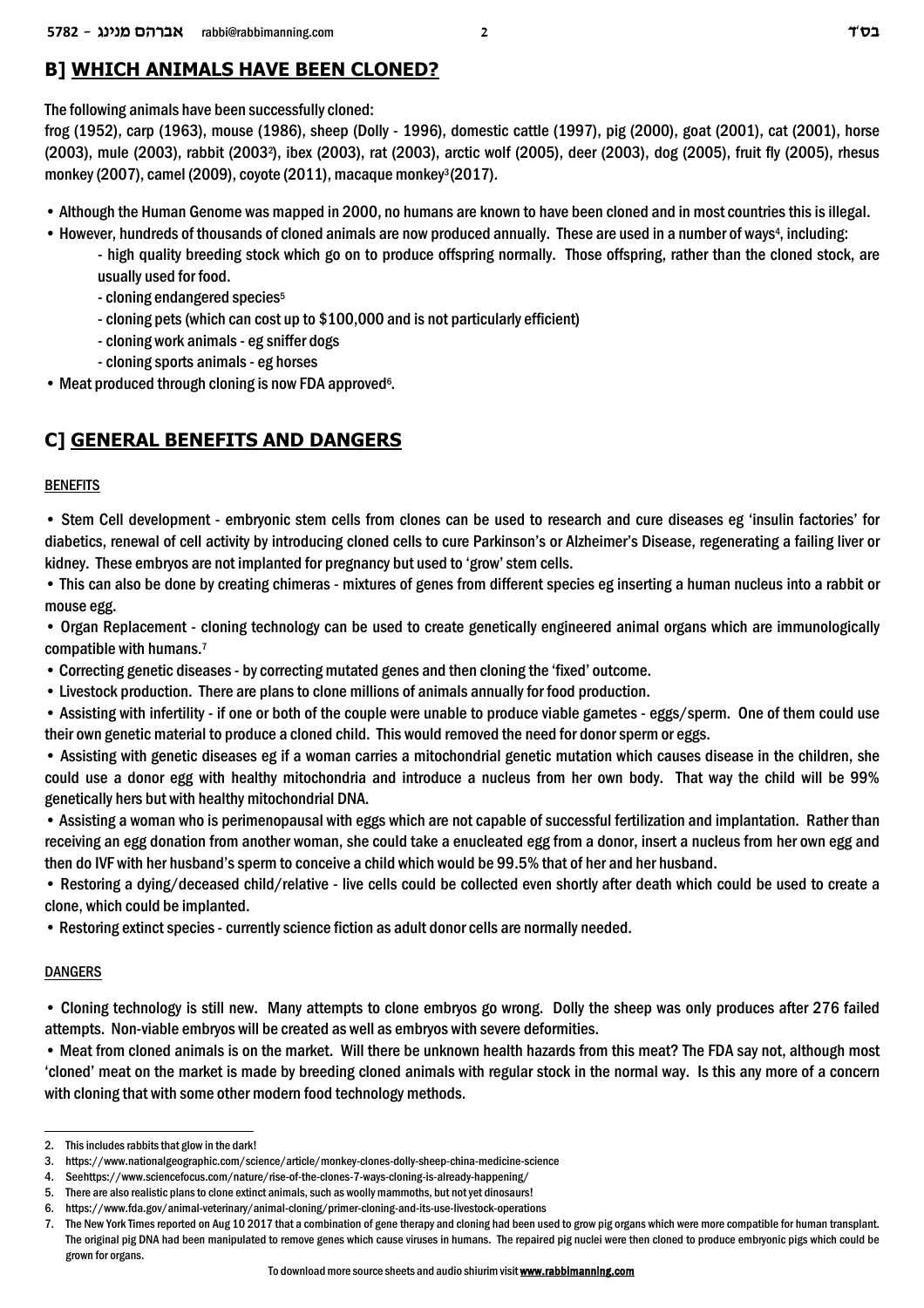• There would be a grave concern if people were to be cloned to use as slaves or for human experimentation.

• What about producing a clone in order to grow organs or to be a bone-marrow donor to save the life of the clonor. Some ethicists object to the concept of producing a 'donor child' as a form of servitude. When is it appropriate for parents to make decisions which risk one child to help another<sup>8</sup>? Why is hashkafically problematic to bring a child into the world who will start life as a ba'al chesed and save others?

# **D] HALACHIC AND HASHKAFIC BENEFITS AND DANGERS**

• In the last shiur we looked in some detail at the meta-halachic and hashkafic perspectives on technological change and the unclear boundaries between being an active partner with God in creation and over-stepping the limits of 'healing'.

 $\overline{2}$ אכן, אף כי באופן עקרוני אמנם מותרת ההתערבות בבריאה .... אך הדבר מותר דווקא אם מתקיימים שלשה תנאים הכרחיים: א) אין איסור הלכתי מהותי בעצם פעולת השכלול; ב) אין לפעולת השכלול תוצאה הכרחית אסורה שאיננה ניתנת למניעה ו/או לתיקון; ג) יש תועלת לבני אדם בפעולת השכלול, ובלבד שהתועלת עולה על הנזק.

הרב דר. אברהם שטינברג - היחס העקרוני האמוני/השקפתי, מוסרי/התנהגותי והלכתי/משפטי לחידושים מדעיים

R. Avraham Steinberg sets out a three-part test for defining the limits of legitimate medical intervention: (i) it must not be halachically prohibited; (ii) it must not have any secondary consequences which are halachically prohibited unless these can be avoided or ameliorated; (iii) there is a overall human benefit to the activity, which is not outweighed by any consequent damage.

• In any situation where one is trying to assess the halachic propriety of any action it is not simply a binary analysis of mutar/assur permitted/prohibited. There are at least 5 possible halachic positions: (i) Assur - prohibited; (ii) Mutar - permitted bedieved but undesirable; (iii) Mutar and neutral; (iv) Mitzva kiyumit - permitted and desirable; (v) Chiyuv - obligatory.

#### **BENEFITS**

• Cloning could provide some halachic advantages over AIH (Artificial Insemination by Husband) and AID (Artificial Insemination by Donor) including: (i) halachic problems procuring the sperm; (ii) questions of mamzerut or at least propriety in using sperm from a man other than the husband.

### **CONCERNS**

• Cloning may result in a high number of deformed fetuses and the need for terminations. Also, will cloning result in personality dysfunction or maladjustments? Would this be any more problematic than other stressful family situations?

• Even where an action is technically permitted, the Rabbis of a specific community have the ability to advise or even require that their community should not do that.

• In situations which may be technically permitted but not mitzvot, should we be invoking the concepts of *lifnim mishurat hadin* or naval b'rshut haTorah?

• Is procreation meant to be the bonding of two individuals - either by natural conception or by the bonding or their seed outside the body (IVF)? Cloning may be duplication rather than procreation. If so, is it within our remit?<sup>9</sup>

3. כל שהוא נעשה בפעולה טבעית אינו בכלל כשפים אפילו ידעו לברא בריות יפות שלא מזווג המין כמו שנודע בספרי הטבע שאין הדבר נמנע רשאים לעשות. שכל שהוא טבעי אינו בכלל הכשוף ודומה לזה שיש בו משום רפואה אין בו משום דרכי האמורי.

בית הבחירה (מאירי) סנהדרין סז:

The Meiri writes that creation of life through natural means, even without human reproduction, is not prohibited,

<sup>8.</sup> This question is not only relevant to cloning. Babies may be conceived in order to use their stem cells to save the life of older siblings - see https://www.theguardian.com/science/2000/oct/04/genetics.internationalnews. What if the baby's life or health was put at risk through such a procedure?

<sup>9.</sup> R. Eliezer Waldenburg (Tzitz Eliezer 15:45:4) and R. Yosef Shalom Eliashiv (see Torah U'Madda Journal 9:195 and 216) are very clearly against cloning on the ground that it crossed the line of acceptable human involvement in creation. R. J. David Bleich (Tradition Spring 1998) and R. Moshe Tendler (letter to the New York Times Dec 12 1997) are prepared to accept cloning where properly monitored and controlled.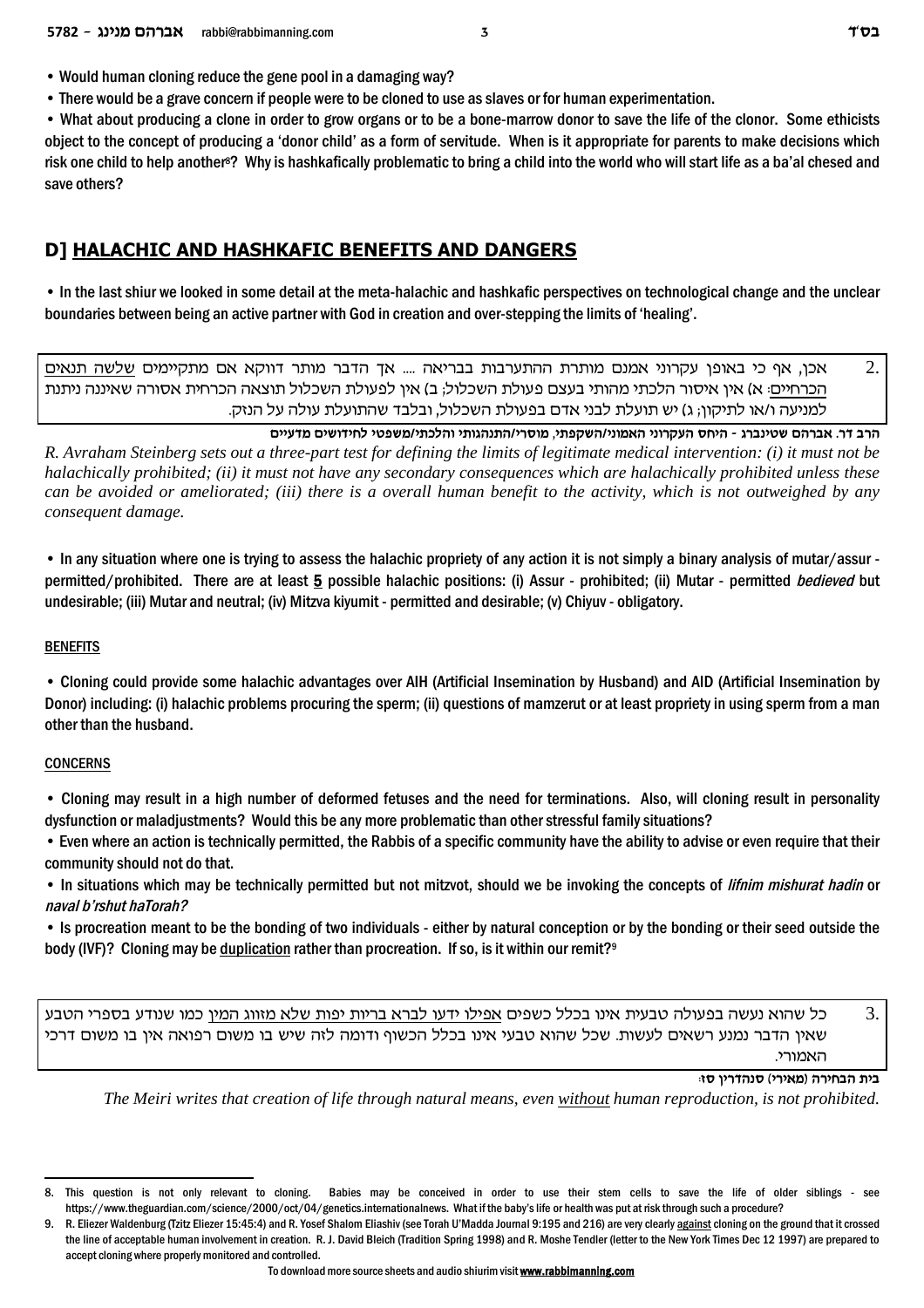# E] HOW MANY PARENTS SHOULD A CHILD HAVE?

תנו רבנן<sup>,</sup> שלשה שותפין יש באדם, הקדוש ברוך הוא ואביו ואמו. אביו מזריע הלובו, שממנו עצמות וגידים וצפרנים. ומוח  $\overline{A}$ שבראשו, ולובן שבעין. אמו מזרעת אודם, שממנו עור ובשר ושערות, ושחור שבעין. והקב"ה נותן בו רוח ונשמה וקלסתר <u>פנים,</u> וראיית העין, ושמיעת האוזן, ודבור פה, והלוך רגלים, ובינה והשכל.

 $N$ ודה לא

Three partners produce a child - mother, father and God. God is responsible for the unique face of the individual.

- Does this source indicate that the father-mother model of procreation is obligatory, or merely recommended?
- Is it legitimate to create a child which does not have a father and a mother?

• Bedieved, there are many situations of children growing up without two parents, eg after divorce or bereavement. Most of these children grow up in loving homes and become happy and balanced people. But should we create such scenarios 'lechatchila'?

• Consider the issue of older single women who are unable to find a marriage partner and who want to have a child through AID before it's too late. Many senior poskim were very unhappy with such a scenario on the basis that this is not the way that children are meant to be brought into the world and raised in a Jewish family.<sup>10</sup> There is no 'right' to have children in Judaism. But to what extent are we anyway dealing with a bedieved situation? Even if this is not the ideal format of a Jewish family, the reality is far from ideal.<sup>11</sup>

• Would the case be different if a wife or other single woman was willing to be impregnated with sperm from a deceased husband/partner and raise the child normally? What is normal?

# F] WHO OWNS YOUR GENETIC MATERIAL?

• If seems clear that one may not assault another person to obtain their genetic material by force.

- But what if someone takes genetic material that another person discarded eg in bodily fluids or skin. Is that hefker?
- Does a person have a kind of 'copyright' ownership over their genetic code?

• What about the genetic material of deceased people? Is this owned by the inheritors? Would these issues be determined by the secular legal position under dina demalchuta dina?

# **G] THE VALUE OF INDIVIDUALITY**

והמקובלים כתבו טעם לדבר, לפי שכל הנשמות היו בהר סיני, וקבלו דרך מ'ט צינורות … והן הקולות אשר שמעו וגם ראו. 5. וכל ישראל רואים את הקולות - הן הדעיות - המתחלקות בצינור. כל אחד ראה דרך צינור שלו לפי השגתו וקבל לפי כח נשמתו העליונה לרוב עילוייה או פחיתותה זה רחוק מזה, עד שאחד יגיע לטהור והשני יגיע לקצה האחרון לטמא והשלישי לאמצעות רחוק מו הקצוות והכל אמת ...

#### הקדמה לס' ים של שלומו מס' ב'ק

We relate to God and understand His message in a uniquely individual way. Although the halachic system sets out common norms for all Jews, ultimately, the fundamental reality of our uniqueness is what makes us a Tzelem Elokim.<sup>12</sup>

#### תנו רבנן: הרואה אוכלוסי ישראל אומר: ברוך חכם הרזים. שאין דעתם דומה זה לזה ואין פרצופיהן דומים זה לזה. 6.

### ברכות נח.

Chazal connect the uniqueness of our ideas and thoughts to the uniqueness of our faces!

7. ומפני מה אין פרצופיהן דומין זה לזהי שלא יראה אדם דירה נאה ואשה נאה ויאמר שלי היא ...... תניא היה רבי מאיר אומר: בשלשה דברים אדם משתנה מחבירו: בקול, במראה, ובדעת. בקול ובמראה - משום ערוה (רפ"י – פלא יתתלף לאפר ננעלר, לא ביום מפני המראה ובלילה מפני הקול), ובדעת - מפני הגזלנין והחמסנין (רש"י – אם יודע מה בלב חבירו יחפש מלפוניו וידע היכן ממוכו).

סנהדריו לח.

Chazal were concerned at the possible breakdown of society if people all looked the same<sup>13</sup>

To download more source sheets and audio shiurim visit www.rabbimanning.com

<sup>10.</sup> R. Eliezer Waldenburg addresses this in Tzitz Eliezer 15:45:4. R. Shlomo Zalman Auerbach's position can be found in Nishmat Avraham Vol 4, EH 1:3. R. Yosef Sholom Eliashiv also communicated this to R. Avraham Steinberg - see Human Cloning and Halakhic Perspectives, John Loike and R. Avraham Steinberg, Tradition 32:3 p46 n. 35.

<sup>11.</sup> Consider the case of Capt. Omri Shahar who was killed in a car crash in 2012. His parents fought in the Israeli courts for the right to produce a grandchild through a surrogate mother from sperm taken from their son after his death and planned to raise the child themselves. The State objected on the ground that the child would be subjected to 'planned orphanhood' and would be 'fragile in relation to children from normative families'. The Shahar's won their appeal in the Family Court in 2016 but the Supreme Court overruled that and denied permission to produce the child. There are currently attempts to pass legislation in Israel to permit parents to use their deceased son's sperm in these situations.

<sup>12.</sup> Rav Soloveitchik understood that a person's awareness of their uniqueness is central to their Avodat Hashem, as is explained in The Lonely Man of Faith. Indeed, Rav Soloveitchik considered that the mitzva of יהלכת בדרכיו to attempt to copy the middot of God - could be fulfilled in this way too. Just as God is entirely unique, so too must a person appreciate the centrality of their own uniqueness.

<sup>13.</sup> However, clones (like identical twins) would not have the same fingerprints! We would be able to find ways to identify them, but this could still cause confusion and trouble.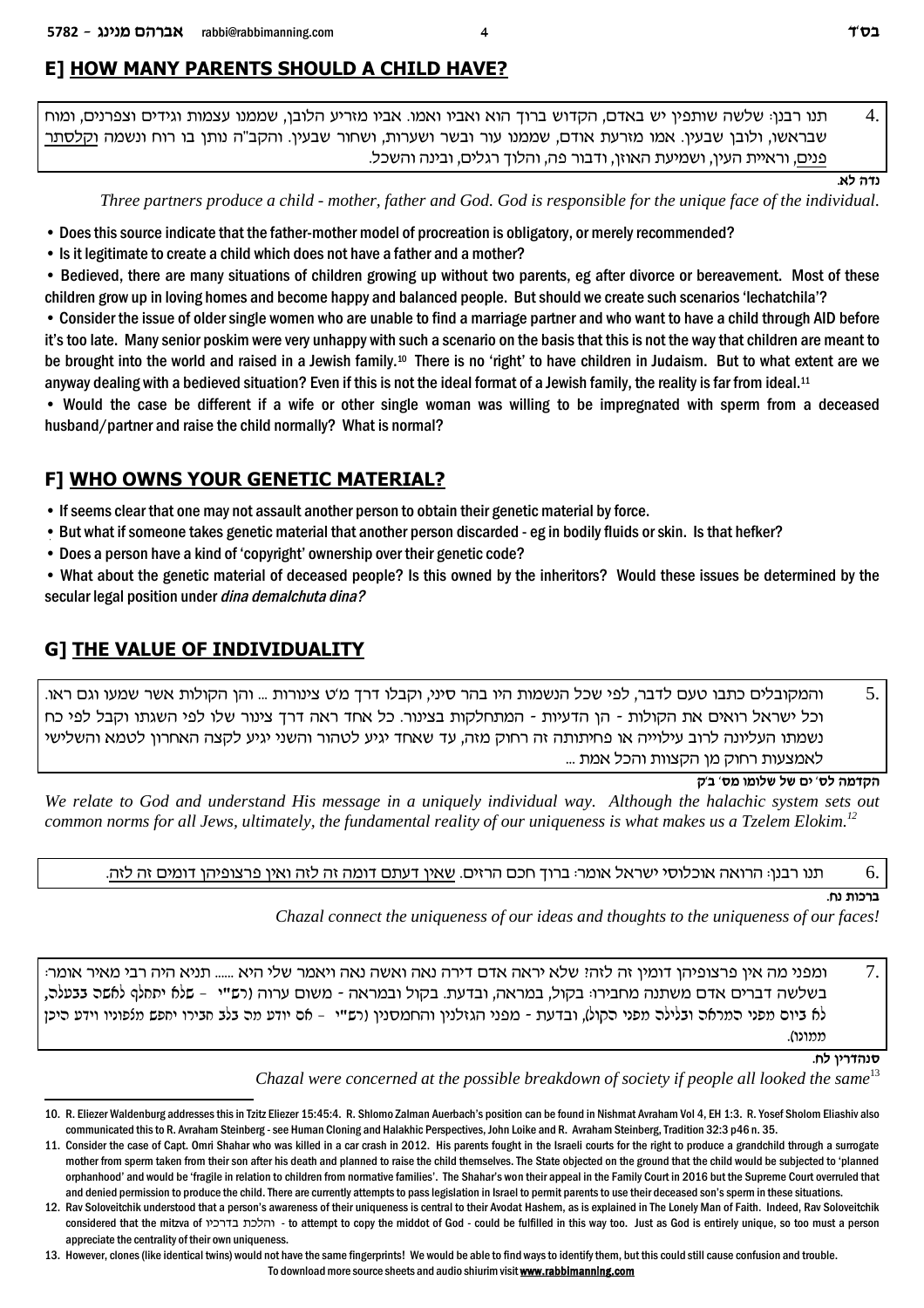ומפני מה אין מצויין ת"ח לצאת ת"ח מבניהן: אמר רב יוסף: שלא יאמרו תורה ירושה היא להם.

 $\mathbf{R}$ 

Chazal stress that one cannot 'inherit' Torah. Ray Yosef understands that nurture (social environment) has a bigger role than nature (genetics) in human psychological and moral development.

5

• Is cloning fundamentally contrary to our focus on individual uniqueness? Or, perhaps, what makes us unique is not just our genes but our unique combination of life experiences. A clone created from an adult cell, implanted and then born, will not turn out the same as the donor - mentally, psychologically, and perhaps even physically eg as a result of different nutrition, diseases and even accidents.

# H] SPECIFIC HALACHIC ISSUES ARISING FROM CLONING

# **H11 CLONING ANIMALS**

רב חנינא ורב אושעיא הוו יתבי כל מעלי שבתא ועסקי בספר יצירה ומיברו להו עיגלא תילתא ואכלי ליה.

סנהדריו סה:

Rav Chanina and Rav Oshaya created food for Shabbat through non-natural means without concern.

# **H21 IS A CLONE HUMAN?**

• What is needed to create a human being? Is it essential that there be a biological mother and father? In cloning there will probably be a mother - there must a gestational carrier and there will usually be a donor egg<sup>14</sup> and (see below as to who could be the mother). But there does NOT need to be a sperm - the donor egg and DNA could be taken from the same woman.

10. רבא ברא גברא (רשי - על ידי ספר ילירה שלמדו לרוף אותיות של שס). שדריה לקמיה דרבי זירא. הוה קא משתעי בהדיה, ולא הוה קא מהדר ליה (רש'י - שלא היה בו דבור). אמר ליה: מן חבריא את - הדר לעפריך!

סנהדרין סה:

Rava created a person and sent him to Rabbi Zeira. When it became clear that the person could not talk, Rabbi Zeira destroyed him!

**ולא הוה קמהדר ליה כו**'. לפי שכח הנשמה שהוא הדבור לא היה יכול לברוא. ולפי שאין בו הנשמה שהוא הרוח העולה למעלה, רק  $11$ רוח החיוני שהיא ג"כ בבהמה היורדת למטה, א"ל הדר לעפרך. .... מן חבריא היינו מן החכמים שעוסקין בספר ילירה שדרכן לקרות זה לזה כן כמו הונא חברין וק״ל.

מהרש"א חידושי אגדות סנהדרין סה:

The Maharsha explains that this creature was not human, since it lacked the power of speech<sup>15</sup>, which comes only from God. The creature was created through mystical access to the Sefer Yetzira, but ultimately was a Golem and could be destroyed. As such, his definition of human appears to depend on the power of speech and intellect.

• Clearly, this cannot be the only criterion to define humanity. A person who never had the ability to speak, or who is of very limited intellect, is no less human (ethically or halachically) because of that.

 $12<sub>1</sub>$ **נסתפקתי** אדם הנוצר ע"י ספר יצירה כאותה שאמרו בסנהדרין - רבא ברא גברא - וכן העידו על זקני הגאון מוהר"ר אליהו אבדק"ק חעלם. מי מצטרף לעשרה לדברים הצריכין עשרה כגון קדיש וקדושה? מי אמרינן כיון דכתיב ונתקדשתי בתוך בני ישראל לא מיצטרף או דילמא כיון דקיי"ל בסנהדרין המגדל יתום בתוך ביתו מעה"כ כאילו ילדו ה"נ כיון שמעשה ידיהם של צדיקי' הוא הו"ל בכלל בנ"י שמע"י של צדיקי' הן הן תולדותם!

נ"ל דכיון דאשכחן לר' זירא דאמר 'מן חבריי' את תוב לעפרך' הרי שהרגו. ואי ס"ד שיש בו תועלת לצרפו לעשרה לכל דבר שבקדושה לא היה ר' זירא מעבירו מן העולם דאף שאין בו איסור שפיכת דמים דהכי דייק קרא ... *שופך דם האדם באדם דמו ישפך* דוקא אדם הנוצר תוך אדם דהיינו עובר הנוצר במעי אמו הוא דחייב עליה משום שפכ"ד. יצא ההוא גברא דברא רבא שלא נעשה במעי אשה. מ"מ כיון שיש בו תועלת לא היה לו להעבירו מן העולם .....

שו"ת חכם צבי סימן צג<sup>16</sup>



נדרים פא

<sup>14.</sup> As noted above, it may now be possible to stimulate other stem cells to act like ova, which creates the possible of male donation of the enucleated cell.

<sup>15.</sup> Rabbeinu Bachya (Kad Hakemach Ta'anit) explains that the power of speech is indicative of the power of intellect and this was missing from the golem.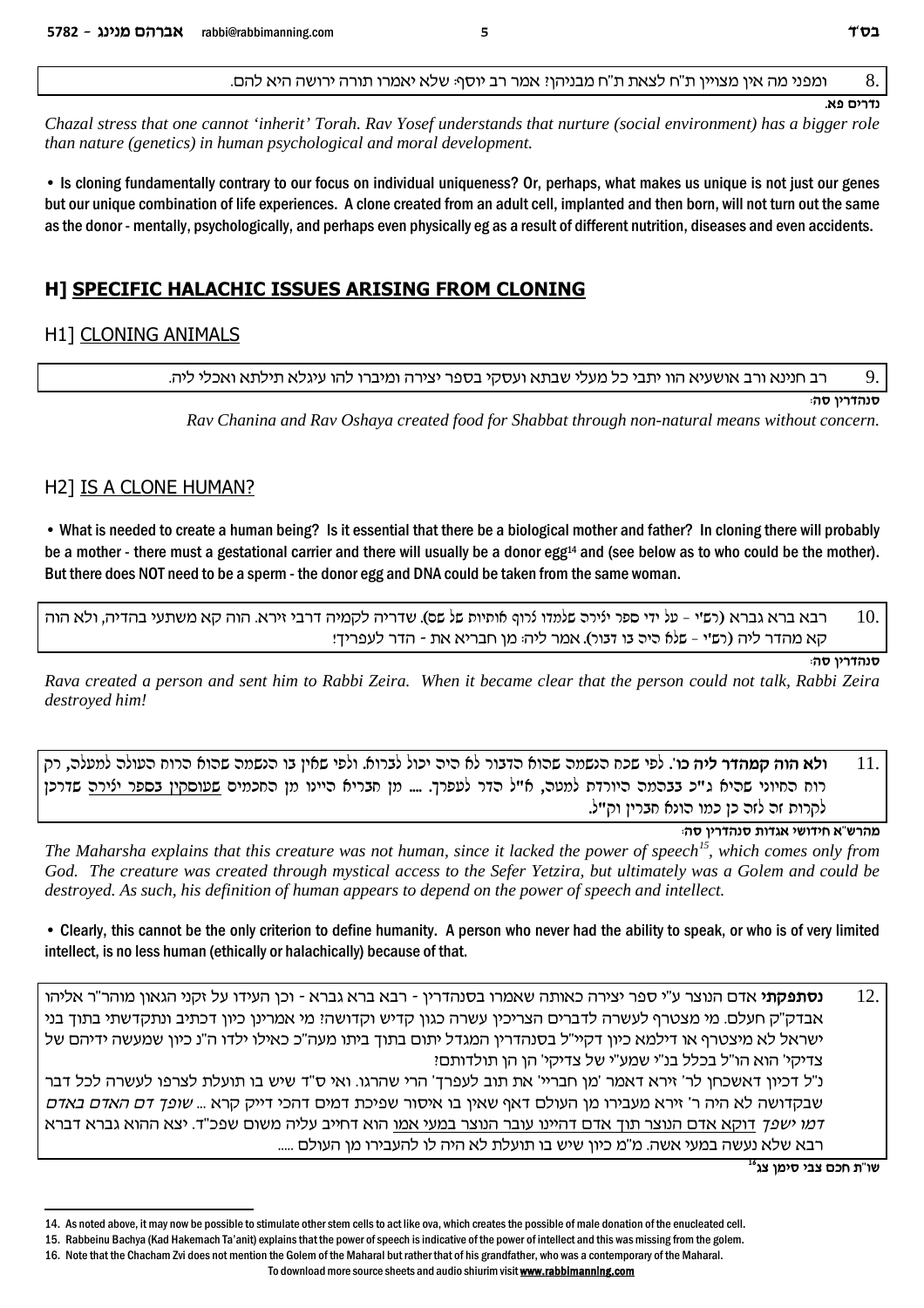The Chacham Tzvi was initially undecided on the question of whether a Golem may count towards a minyan but leaned towards a ruling that it is prohibited.<sup>17</sup> He defines a human being as someone who was born from a human female. A Golem is not, and thus can be terminated. By such a definition a clone WILL be human and may not be killed.

ואני תמיה על הרב ז"ל הנמלא כזה דיש ספק בידו אם בהמה מלטרפת למנין! הרי זה הנולר על ידי ספר ילירה הוא בהמה בלורת 13. אדם. כי אין כח ע"י ספר ילירה אלא כח חיוני כבהמות ומשו"ה אינו מדבר, כי כח הדברי והדעת הוא מאת ה' דוקא כדכתיב *ויפח* באפיו נ*שמת חיים*. וכמ"ש הרב מהרש"א ז"ל בחידושי אגדות .... ואם כן אין כאן ריח ספק אם בהמה מלטרף למנין.

ספר מראית העיין (חיד'א) שם

• But should the halachic definition of 'human' be restricted to a person born from a human womb? What if we develop the technology to incubate an embryo to full term in an artificial womb<sup>18</sup>. Would such a person not be human?

• By this definition, were Adam and Chava human<sup>19</sup>?

.... בהמה טהורה שילדה כמין בהמה טמאה מותר באכילה, וטמאה שילדה כמין בהמה טהורה אסור באכילה. שהיוצא  $14$ מהטמא טמא והיוצא מן הטהור טהור ....

משנה מסכת בכורות פרק א משנה ב

The Mishna defines the halachic status of an animal by reference to its mother. If a kosher animal gave birth to offspring which has non-kosher indications, the offspring is still kosher (and vice versa).<sup>20</sup>

 $15.$ Does the cloned product fall under the halachic category of a golem, which does not have the full status of a human being, such that he cannot be counted for a minyan and may even be killed without the killer being guilty of murder? The answer is definitely negative since .... we learn that the prohibition of murder applies specifically to a person who is created within another person - i.e., someone who existed as an embryo within a mother's womb. This is not the case with a golem, who is brought to life by mystical means ..... In the case of cloning we are dealing with the product of purely natural substances, and the child who is born is in fact first a fetus in its mother's womb. Therefore the product of cloning clearly has the same status as any other flesh-and-blood person ....

Human Cloning: Scientific, Ethical And Jewish Perspectives, Prof. Avraham Steinberg & Dr. John. D. Loike<sup>21</sup>

• But what if a human nucleus were fused with an enucleated cow ovum and then gestated in the cow's uterus. It would be born from a cow but looking entirely like a human!!

דמר רבי יסא בשם רבי יוחנן - כולו אדם ופניו בהמה אינו וולד, כולו בהמה ופניו אדם וולד הוא. כולו אדם ופניו בהמה עומד 16. וקורא בתורה, ואומרים לו בוא לשחטך!! כולו בהמה ופניו אדם עומד וחורש בשדה, ואומרים לו בוא וחלוץ או ייבם!!

תלמוד ירושלמי (וילנא) מסכת נדה פרק ג הלכה ב

The Talmud Yerushalmi also questions the application of definitions based solely on the origin of the fetus. It explains that, in general, one classifies a creature by its head and not by its body. But this approach will also be overridden by the context and the functionality of the creature. $^{22}$ 

. If cells to create the clone are taken from a dead donor, would those cells would be considered halachically dead, even if biologically alive? Would this affect the 'live' status of the clone? Could a clone (and its offspring?) be the human equivalent of a ben pekuah<sup>23</sup>?

To download more source sheets and audio shiurim visit www.rabbimanning.com

<sup>17.</sup> The Chacham Tzvi's son, R' Meshulam Ashkenazi, writes that his father later clearly ruled that the Golem did not count towards the minyan. This is also the psak of R. Ya'akov Emden and most later poskim. See Mishna Berura 55:4, who simply references the teshuva of the Chacham Tzvi.

<sup>18.</sup> See https://neo.life/2021/04/a-womb-with-a-view/ by Rachel Lehmann-Haupt, Apr 8, 2021 - "Current artificial womb technology is nowhere near the place it would need to be to accept a fertilized egg and sustain it for an entire pregnancy. The closest scientists have come was described most recently in a March 2021 paper published in the journal Nature. A team of scientists at the Weizmann Institute of Science in Israel led by Jacob Hanna took five-day old embryos from mice uteruses and grew them for six more days in artificial wombs. The wombs were made from glass through which the embryos were supported with a ventilation system and nutrient fluid. A large scientific leap is still needed, however, to get to full gestation, and the Israeli approach has not been tested on human embryos."

<sup>19.</sup> The Radzhiner Rebbe (Sidrei Taharot, Ohalot 5a) raises this question on the definition of the Chacham Tzvi.

<sup>20.</sup> R. J David Bleich quotes R. Elchanan Wasserman (Kovetz Ha'arot 8:33) who understands that this principle applies beyond kashrut to all issues halachic status. Thus Rabbi Bleich argues that a clone will be human since it was born from a human mother. A golem is however not human since it was not born from a mother.

<sup>21.</sup> Available at http://www.daat.ac.il/daat/kitveyet/assia\_english/steinberg.htm

<sup>22.</sup> Note also the discussion in the Mishna Kilayim 8:5 about the Adnei HaSadeh - some kind of 'mountain man', usually identified as an orangutan. Although it is not human, it is not quite a regular animal either. See also R. Akiva Eiger on S.A. YD 2 who discusses the abilities of monkeys when compared to humans. For more on this, mermaids, dolphins and the boundaries between human and animal - see Mysterious Creatures, Rabbi Natan Slifkin, p121 ff.

<sup>23.</sup> A ben pekua is a live calf extracted from a cow who has been shechted. This calf has a halachic status of 'shachut' and does not require further shechita. But it is presumably still halachically 'alive'. What if it damaged or killed property or other people? For more on the ben pekua, including whether it and its milk may be parve see: https://www.theyeshivaworld.com/news/headlines-breaking-stories/374628/the-new-commercially-produced-ben-pkuah-meat.html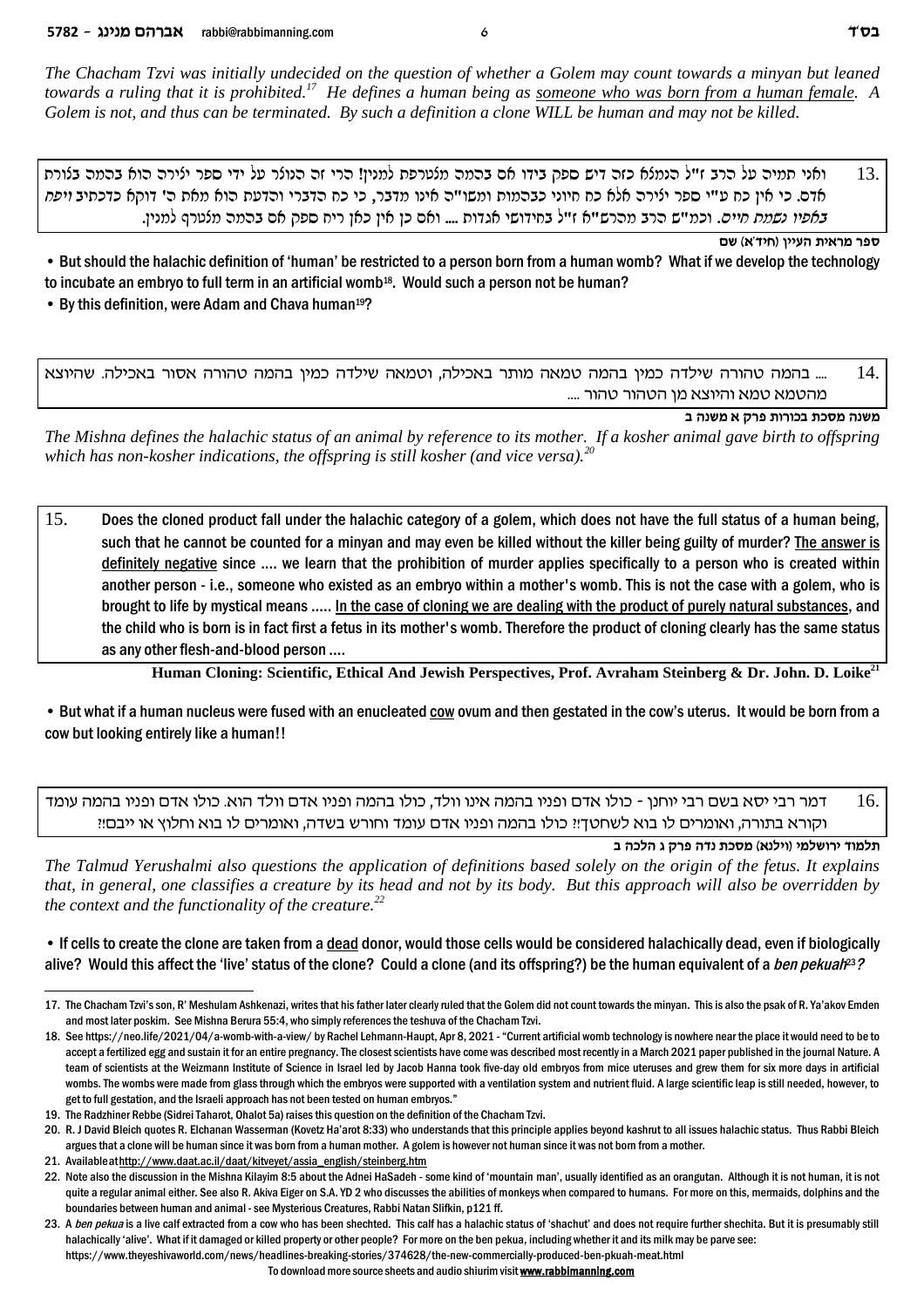### H3] DOES PRODUCING A CLONE FULFIL THE MITZVA OF PRU U'REVU?

• What kind of child is halachically required to satisfy the mitzva?<sup>24</sup>

 • Are physical sexual relations required? If fertilization is carried out by IVF in a lab, is there sufficient a connection between the sperm donor and the embryo to create paternity?

ly epa did `qiq of did did in mind did in the conp did in the cost e e"t ded more est et e"t conp dy" day at t ... ירמיה שרחץ באמבטי כי סירא בגי' ירמי"הו

**g w"q ` oniq wwegn zwlg**

*The Chelkat Mechokek (17C Vilna) questions whether a child conceived through artificial insemination will fulfil the mitzva of pru u'revu.*

• Most poskim rule that one DOES fulfil the mitzva of pru u'revu without a sexual relationship (ie through IVF).<sup>25</sup>

• Does there need to be a sperm at all, as in the case of cloning?<sup>26</sup>

• Even if the Torah mitzva of pru u'revu is not fulfilled by cloning, it is possible that the rabbinic mitzva of 'lashevet' - to populate the world - would be satisfied.

# H4] WHO ARE THE HALACHIC PARENTS OF A CLONED CHILD?

• This is crucial for many reasons - (i) whether the child is Jewish (ii) to establish who the child is forbidden to marry; (iii) whether the child is a Cohen, Levi or Yisrael; (iv) kibud av v'eim; (v) the laws of yibum; (vi) the laws of inheritance.

- The following people contribute biologically to the production of the clone:
- (i) the woman who carries the fetus
- (ii) the genetic donor of the nucleus which determines 99% of the genetic material of the clone.
- (iii) the donor of the original enucleated egg/cell. Even though the nucleus was removed, there is still genetic material in the mitochondria which contribute 1% to the genetical material of the clone.

• Is a gestational mother considered the halachic mother? This question is central to halachic issues concerning surrogacy. Many poskim rule that the gestational mother is the halachic mother, or possibly ONE of<sup>27</sup> the halachic mothers, together with the genetic mother. Certainly the gestational mother has a strong claim to halachic maternity.

### CASE 1

The same Jewish woman provides all elements - the donor nucleus, the donor egg and she also carries the child. She also contributes 100% of the genetic material. She is clearly the mother and the baby is Jewish. But who is the father? Possible options are:

- (a) the father of the mother ie the grandfather of the clone who has given half of the genetic material.
- (b) the donor of the nucleus which in this case is the same woman. Could she be the mother AND the father?<sup>28</sup>
- (c) the clone has no halachic father. There is halachic precedent for this in the case of a convert or a 'shetuki'<sup>29</sup>.

רבי יוסי אומר: גר שנתגייר כקטן שנולד דמי  $18.$ 

**יבמות מח**.

*The halacha regards a convert as equivalent to a new-born child - an entirely new creation with no halachic parents.*

- 24. It could be that the mitzva is only satisfied if one leaves fertile children when one dies. Simply producing a child is only the beginning and not the ultimate fulfillment of the mitzva. Other poskim (eg R. Moshe Feinstein) take the opposite view - that the mitzva is satisfied simply by **trying** to have children, even if no child is ultimately born. See my shiur on Birth Control at http://www.rabbimanning.com/wp-content/uploads/2016/12/Birth-Control-Part-1.pdf
- 25. This is the position of R. Ovadia Yosef, R. Shlomo Zalman Auerbach and most other poskim. See R. J. David Bleich, Contemporary Halachic Problems 4:240 fn 9 for a comprehensive list. R. Eliezer Waldenberg (Tzitz Eliezer 15:40) is the key posek who rules against this position and requires introduction of semen directly to the uterus in order for the mitzva to be fulfilled. His view is however a *da'at yachid* on this issue.
- 26. Rabbi Bleich is doubtful if the mitzva is fulfilled through cloning since there is no insemination. This position may change if the child is cloned from a sperm cell. R. Yitzchak Shilat (Techumin 18:138-140) leans to the view that one does fulfil the mitzva through cloning.
- 27. R. Shlomo Zalman Auerbach ruled that there may be multiple mothers in a surrogacy scenario!
- 28. Must a halachic 'father' always be male and a halachic 'mother female? There is very little classic source material which would indicate otherwise. However, the Minchat Chinuch (189:1) discusses a scenario which may be analogous. The halachic category of androgynus (an intersex person displaying both male and female sexual anatomy) is widely discussed in halachic sources and there is significant disagreement as to their gender status. Possibilities include (i) male; (ii) certainly male and female; (iii) doubtfully (safek) male or female; (iv) a third gender; (v) doubtfully (safek) male, female and third gender. The Minchat Chinuch discusses a case where an androgynus fathers a son and then has sexual relations, using through his female rather than male anatomy, with that son. This is certainly a case of incest but is the child considered to be having relations with his father or with his mother!? If the later, the male genetic donor would be halachically considered to be a mother. If so, could a female genetic donor be the father?
- 29. A shetuki is produced in a situation where the mother had relations with multiple men and is unable to ascertain who the father is, or where the mother refuses to tell the child who the father is. A shetuki is not allowed to marry any Jew in case it is a relative. However, in the case of the shetuki there IS a biological father but we just can't trace him. In the case of the clone there may be no father at all.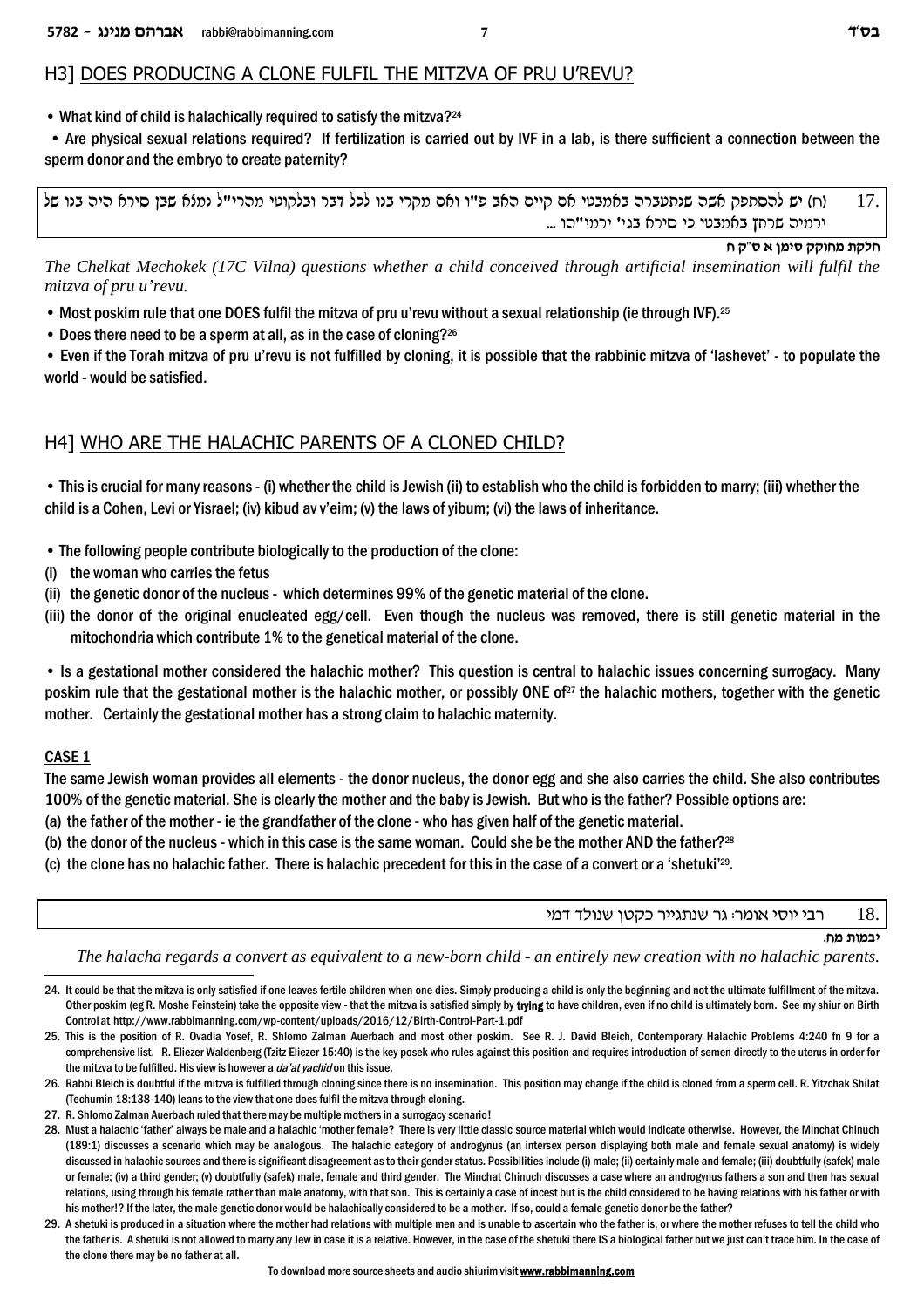### CASE 2

Woman A donates the enucleated egg and carries the child. Man A donates the nucleus. Is he the father? Normally a man inputs just under30 50% of the genetic material and halachically qualifies as a father. Here, the man is giving 99% - would he not *a fortiori* be the father!? But there is no sperm, so could that still create paternity?

### CASE 3

Woman A (Jewish) donates the enucleated egg and carries the fetus. Woman B (not Jewish) donates the nucleus. The clone receives 99% of its genetic material from the non-Jewish donor, but 1% from the Jewish donor AND is born from a Jewish woman. The halachic conclusion will be based on similar considerations as in surrogacy<sup>31</sup>.

Consider also a parallel case of a woman who had an ovary transplant and then went on to ovulate, conceive, carry and give birth to a child normally. Even though that woman contribute NO genetic material to the baby, she would almost certainly be classified as the halachic mother.

### CASE 4

Woman A donates the enucleated egg, Woman B donates the nucleus and Woman C carries the baby.

It is possible that the clone (as in the case of the surrogate baby) may have multiple halachic mothers. IF genetic material is sufficient to determine maternity, how much is needed? Normally, the woman contributes just over 50%. Here, two women respectively contribute 99% and 1%. One could argue that if 50% is enough, then 99% should be! Of course if BIRTH is the determining halachic factor then genetic input may be irrelevant.

### CASE 5

A woman donates the enucleated egg and carries the fetus. The nucleus is donated by her brother. Is this a form of incest? Or does incest require a physical relationship or at least the presence of a sperm (as in AID from a close relative).

### CASE 6

A woman donates the enucleated egg and carries the fetus. The nucleus is donated by her sister. Is this a form of incest? The Torah never mentioned incest between a sister and a sister. Is there any such concept?

### CASE 7

Man A donates the nucleus and Man B donates the enucleated stem cell which is artificially stimulated to act as an egg. A woman then carries the fetus. Are both of these men considered fathers? If so, how could that affect the status of the child (eg Cohen, Levi, Yisrael). Could the male gene donor be the 'father' and the male cell donor be the 'mother'32, with the female gestational carrier a second potential mother?

• What if technology develops a way to harvest genetic material from multiple gene donors and splice it together to form a fetus? If halachic parenthood is determined by genetic input, could each one of those donors be a parent?

• Could a clone be considered the sibling of the donors, just like an identical twin?<sup>33</sup>

• Could a clone be considered an extension of the source being - 'another you'? What implications would this have for property ownership, marriage etc.

# H5] MAMZERUT

• To create mamzerut is it essential for there to be a physical sexual relationship?<sup>34</sup> Is it enough for there to be sperm (eg AID from a relative or for a married woman from a donor other than her husband). 35

<sup>30.</sup> The female gives both nuclear and mitochondrial DNA.

<sup>31.</sup> As mentioned above, the question of maternity with surrogate babies is hotly debated. In the early days of surrogacy most poskim took the view that the birth mother was the halachic mother. Some poskim are now leaning in favor of the genetic mother. In the case of cloning there may of course be TWO genetic mothers, as in this case. See my shiur on Surrogacy at http://www.rabbimanning.com/index.php/audio-shiurim/cji/medical-ethical/

<sup>32.</sup> See the discussion above concerning the Minchat Chinuch's case of a male genetic provider being potentially classified in halacha as a 'mother'.

<sup>33.</sup> See Jewish Medical Ethics: Cloning People and Jewish Law, Rabbi Michael Broyde, Journal of Halacha and Contemporary Society Vol XXXIV (1997) p.27. Rabbi Broyde discusses this and many other implications of cloning in his article. He concludes that it is very unlikely that a clone will be a sibling (as with an identical twin) since siblings, by definition, must share a parent and the clonor and clonee do not share a 'parent' - neither egg/cell donor, gene donor nor gestational carrier. Sibling connections are not usually defined by genetics. For instance, if identical twins married identical twins their children would be genetically equivalent to siblings, but would halachically be cousins. Similarly, if two identical twins both cloned themselves it seems unlikely that the clones would also be considered to be identical twins (even though they are both genetically identical).

<sup>34.</sup> Note that mamzerut and status issues may not be a result of a prohibited act. For example, if two mentally incapable (shoteh) siblings produced a baby, they would not have committed any aveira (as they are both exempted from mitzvot) but the baby would still be a mamzer.

<sup>35.</sup> On the issue of AID, there was a major debate between the poskim. Although R. Moshe Feinstein permitted it, other such as the Satmar Rov and the Tzitz Eliezer ruled that it was adultery.